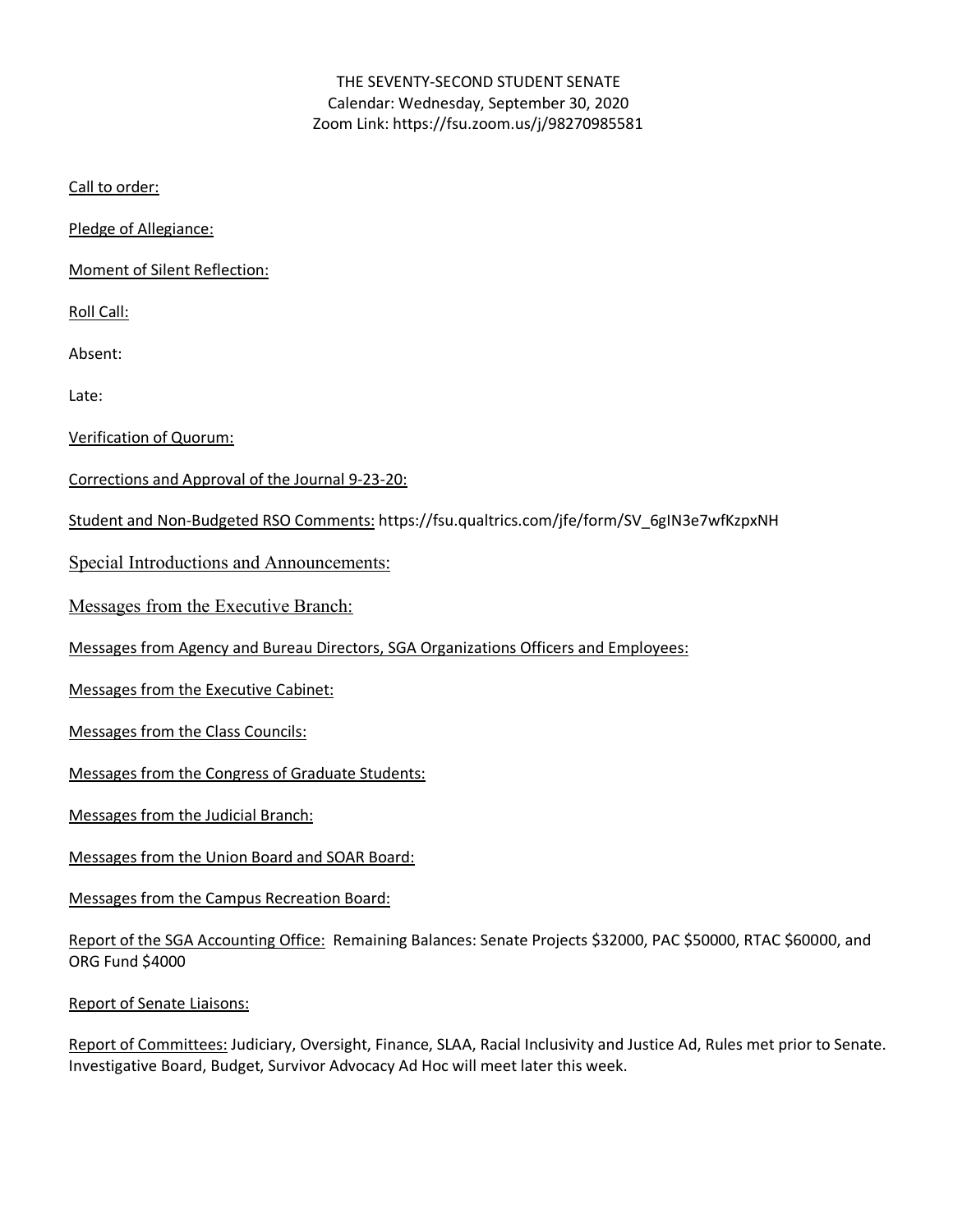Senate Confirmations: Breonna Brewer- OGA Director, Raven Tucker-OGA Director

Consent Calendar: PAC & RTAC did not meet this week

# Bills First Reading:

| <b>Bill 87</b>  | Sponsored by Senator England (P)                                                              |
|-----------------|-----------------------------------------------------------------------------------------------|
|                 | Amending Student Body Statutes Chapter 802.4 with regards to Public Advertisement of          |
|                 | events. REFERRED TO FINANCE, THEN JUDICIARY, 7.1. TABLED IN FINANCE, 7.7., 9.14, 9.21,        |
|                 | <b>Withdrawn from FINANCE, 9.28</b>                                                           |
| Bill 92         | Sponsored by Senator J. Alvarez, Chabot (P) and Murcia (Co)                                   |
|                 | Amending Student Body Statutes Chapter 304.3 with regards to the candidate screening          |
|                 | process. REFERRED TO JUDICIARY, OC, THEN RULES, 7.1., PASSED AND AMENDED IN                   |
|                 | JUDICIARY 7.13., TABLED IN OC, 7.14, 9.8. PASSED AND AMENDED IN OC 9.15                       |
| Bill 98         | Sponsored by Senator Dean (P)                                                                 |
|                 | Amending Student Body Statutes Chapter 413.3 regarding renaming of the Student Senate         |
|                 | Excellence Award to the Danielle Acosta Student Senate Award for Excellence. <b>REFFERRED</b> |
|                 | TO JUDICIARY THEN RULES, 9.2.                                                                 |
| <b>Bill 101</b> | Sponsored by Leckie (P) and Harmon, Little, Wang, Gnanam, Soto (Co)                           |
|                 | To Create the Emergency SGA Rent Relief Fund of 2020                                          |

## Bills Second Reading:

| Bill 82        | Sponsored by Senator England(P)<br>Amending Student Body Statutes Chapters 300-302.<br>Lavender moved to put a bill on first reading, seconded by Leckie, no objections, 4.15.<br>REFERRED TO JUDICIARY, 4.15. PASSED THEN TABLED IN JUDICIARY, 6.1. PASSED AS<br>AMENDED IN JUDICIARY, 6.23., Remanded to Judiciary 9.16.                                                               |
|----------------|------------------------------------------------------------------------------------------------------------------------------------------------------------------------------------------------------------------------------------------------------------------------------------------------------------------------------------------------------------------------------------------|
| Bill 86        | Sponsored by Senator Dodson (P), Stinson, and Adams (Co)<br>Amending Student Body Statutes Chapter 100.5 to add Deputy Treasurer and members of<br>the Executive Office to the list of major positions. REFERRED TO JUDICIARY, THEN IA, 7.1<br>AMENDED AND PASSED IN JUDICIARY, 7.7., AMENDED AND PASSED IN IA 7.14 TABLED on<br>the SENATE FLOOR 9.16, TABLED on the SENATE FLOOR, 9.23 |
| <b>Bill 95</b> | Sponsored by Senator Murcia (P)<br>Amending Student Body Statutes Chapter 203.6 regarding publishing of minutes for all<br>meetings. REFERRED TO SLAA, JUDICIARY, THEN RULES, 7.1, TABLED IN SLAA, 7.7.<br>AMENDED AND PASSED IN SLAA, 7.10, PASSED IN JUDICIARY, 7.13, PASSED IN RULES 7.15,<br><b>TABLED on the SENATE FLOOR 9.23</b>                                                  |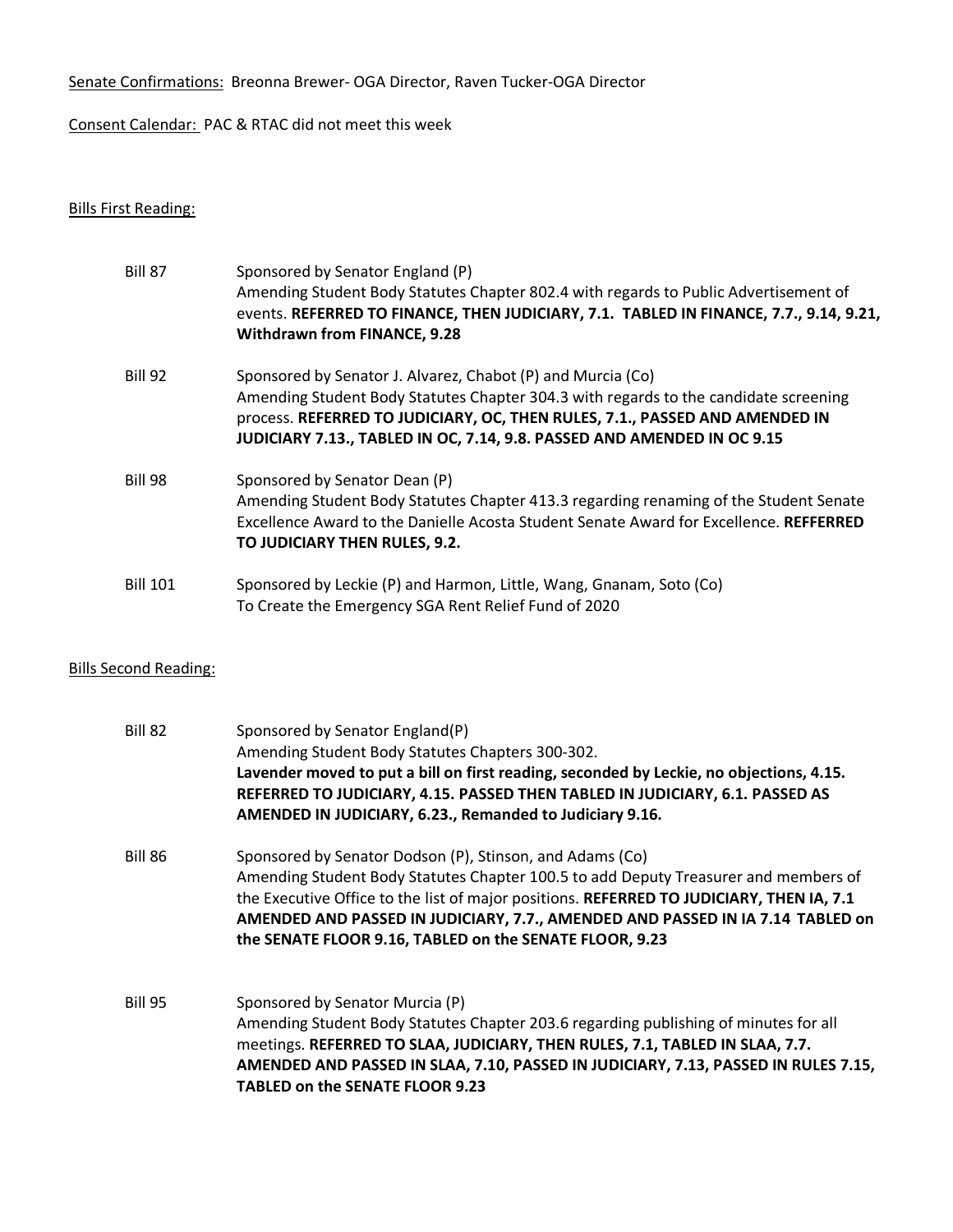#### Constitutional Amendments:

| Amendment 2 | Sponsored by Senator Murcia (P) and Chabot (Co)<br>Amending Student Body Constitution with regards to the number of Student Senators.<br>REFERRED TO JUDICIARY, SLAA, THEN RULES, 7.1<br>AMENDED AND PASSED IN JUDICIARY, 7.7., PASSED IN SLAA 7.10      |
|-------------|----------------------------------------------------------------------------------------------------------------------------------------------------------------------------------------------------------------------------------------------------------|
| Amendment 3 | Sponsored by Senator Murcia (P)<br>Amending the Student Body Constitution to limit the number of students needed for a<br>petition of recall. REFERRED TO JUDICIARY, SLAA, THEN RULES, 7.1<br>AMENDED AND PASSED IN JUDICIARY, 7.7., PASSED IN SLAA 7.10 |
| Amendment 5 | Sponsored by Senator Murcia (P)<br>To make the Student Body President and Vice President run separately. REFERRED TO<br><b>JUDICIARY, SLAA, THEN RULES 9.16</b>                                                                                          |
| Amendment 6 | Sponsored by Senator Murcia (P)<br>Editing the Student Body Constitution with regards to the Student Body Treasurer REFERRED<br>TO JUDICIARY, SLAA, THEN RULES 9.16                                                                                      |

#### Resolutions:

- Resolution 58 Sponsored by Murcia Amending Student Rules of Procedure 13.8 regarding Senator absences. **REFERRED TO RULES, 7.1**
- Resolution 60 Sponsored by Senators Waters, Garcia (P), A. Alvarez, J. Alvarez, Gabadage, Gonzalez, Medley-Neyra, Palacio, Tookes Advocating for the renaming of Doak Campbell Stadium to Charlie Ward Field. **REFERRED TO SLAA THEN RULES, 7.1. TABLED IN SLAA, 7.7., PASSED IN SLAA 7.13, PASSED IN RULES 9.23, TABLED on SENATE FLOOR 9.23**
- Resolution 65 Sponsored by Senator J. Alvarez (P), Leckie, Murcia, Chabot, Gnanam, Hinks, and Wang (Co) Encouraging the University Administration to expand the means in which the Student Body is educated regarding Indigenous Nations and reach out to other nations that use the "Seminole" name. **REFERRED TO SLAA THEN RULES, 9.2.**
- Resolution 69 Sponsored by Wang (P), Bogle, Gnanam, & Hinks (Co) Amending Student Senate Rules of Procedure 5.12 regarding Ad Hoc Committees. **REFERRED TO RULES, 9.2, TABLED IN RULES 9.23**